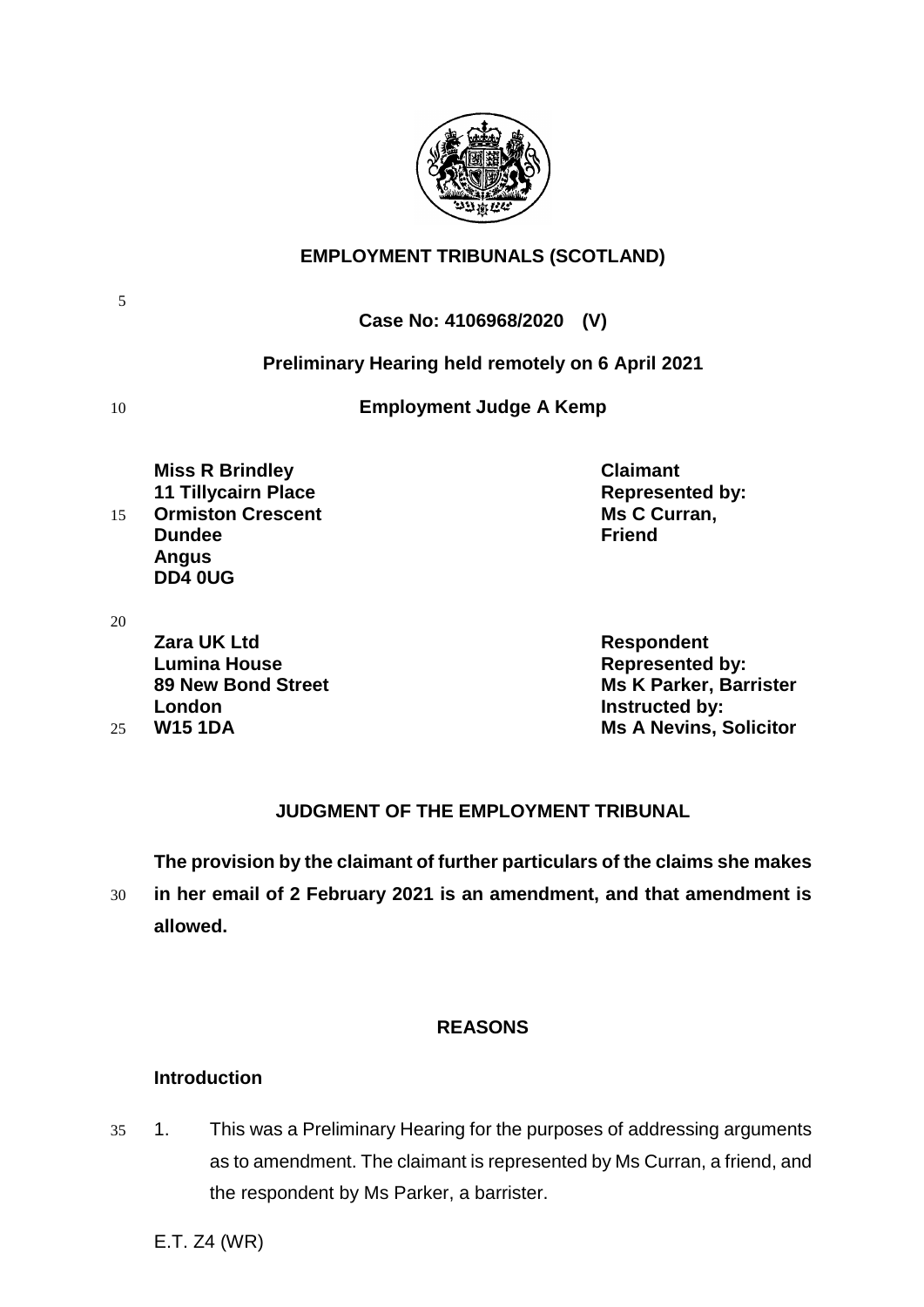4106968/2020 (V) Page 2

- 2. A Preliminary Hearing was held on 13 January 2021, following which Further and Better Particulars were provided by the claimant. A second Preliminary Hearing was held before me on 26 March 2021, after which the present hearing was fixed.
- 5 3. The hearing was held remotely by Cloud Video Platform.

### **Respondent's submission**

4. The following is a basic summary of the submission made by the respondent. The ET1 had set out 12 allegations. The issue at the first Preliminary Hearing had been what had been alleged, for what claim. The 10 particulars provided on 2 February 2021 set out different allegations from those in the ET1. The respondent had prepared a table of the new allegations, with 16 paragraphs setting out the aspects that were contested by the respondent, each of which Ms Parker referred to.The respondent had also prepared a table for what was referred to as the old 15 allegations, being those arising from the terms of the Claim Form. For the majority of the "new allegations" she argued that there was nothing in the Claim Form which referred to them, and for those that did have some form of reference, such as in relation to the claimant's sister, she argued that it was acceptable only as background and not as a new factual claim. Some 20 matters she argued were not factual allegations against the respondent, but referred to communications the claimant had had, for example, with others. The Claim Form had been very lengthy. It was not appropriate to add more allegations because they fitted within the broad heading of discrimination. Permission to add additional facts was required, and 25 should not be granted. The respondent would suffer hardship in investigating matters, some going back to 2017, and out of time. The claimant had had an ample opportunity to submit the facts in the Claim Form. Ms Parker addressed each of the 16 paragraphs, and save in respect of paragraphs 2 and part of 11 submitted that there was nothing 30 in relation to them in the Claim Form. Permission to add them should not be given. No authority was cited in the submission.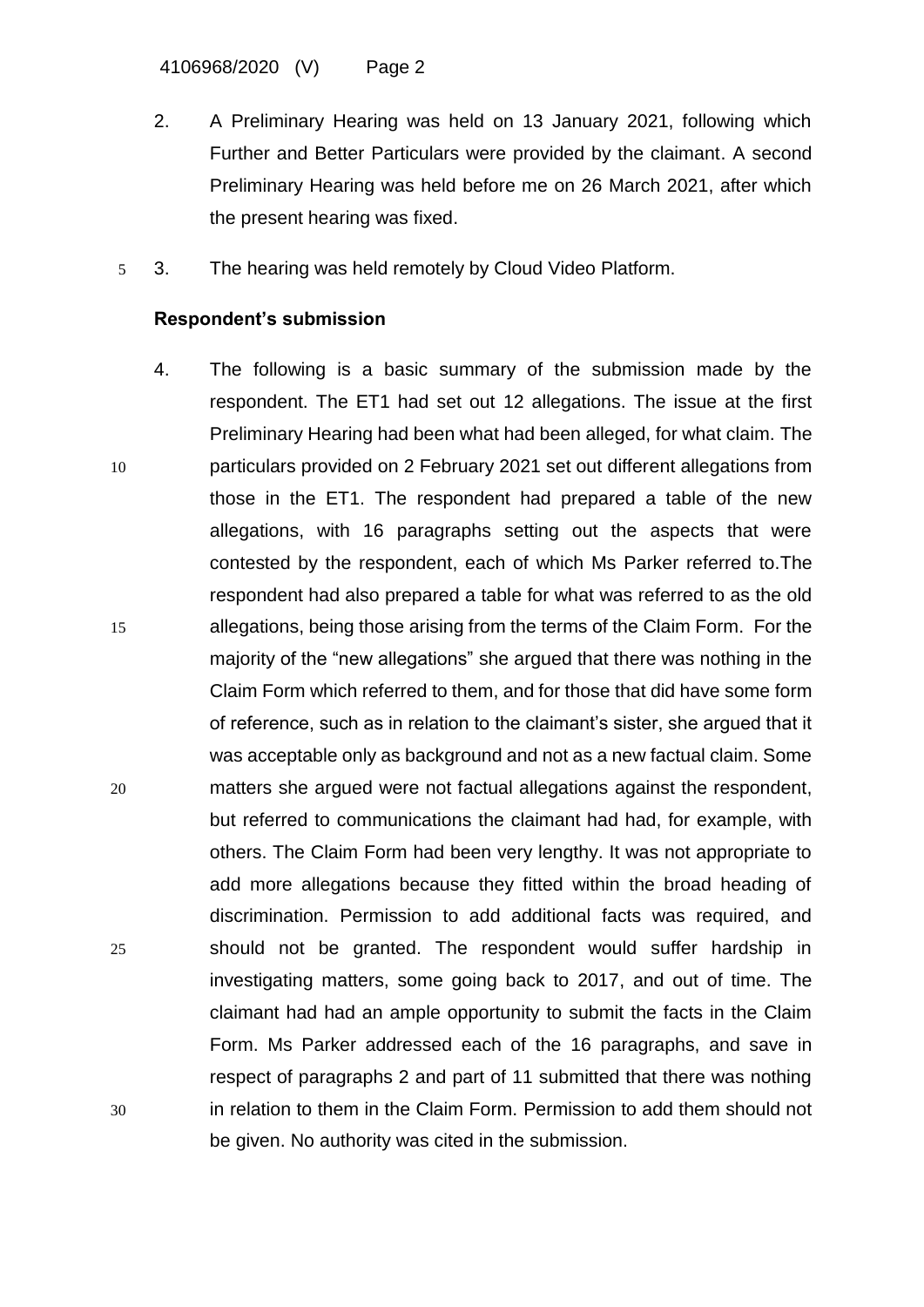4106968/2020 (V) Page 3

### **Claimant's submission**

5. The following is again a basic summary of the submission made by the claimant. Ms Curran said that the respondent argued at times that the Claim Form was detailed, and at others that it was not. It was not unfair to 5 refer to the matters, and they were inextricably linked as continuing acts. The Judge in the first Preliminary Hearing had said nothing to exclude providing additional particulars. Reference was made to the agenda return by the claimant, sent to the respondent and Tribunal. The enquiries about them would be the same as for those in the Claim Form. There would be 10 injustice and hardship to the claimant if she was not allowed to particularise her allegations. The document attached to the Claim Form gave background, and matters in the particulars provided had been discussed at grievance meetings. The claimant had not objected to the late receipt of the Claim Form, and had not yet received the contract of 15 employment which should have been sent. The respondent should not be permitted to object. No authority was cited in the submission.

### **The law**

6. The question of whether or not to allow amendment is a matter for the exercise of discretion by the Tribunal. There is no Rule specifically to 20 address that, save in respect of additional respondents in Rule 34. Whether or not particulars amount to an amendment requiring permission from the Tribunal to be received falls within the Tribunal's general power to make case management orders set out in Rule 29 which commences as follows:

### 25 "**29 Case management orders**

The Tribunal may at any stage of the proceedings, on its own initiative or on application to make a case management order…."

7. Rule 29 requires to be exercised having regard to the overriding objective in Rule 2. It states as follows: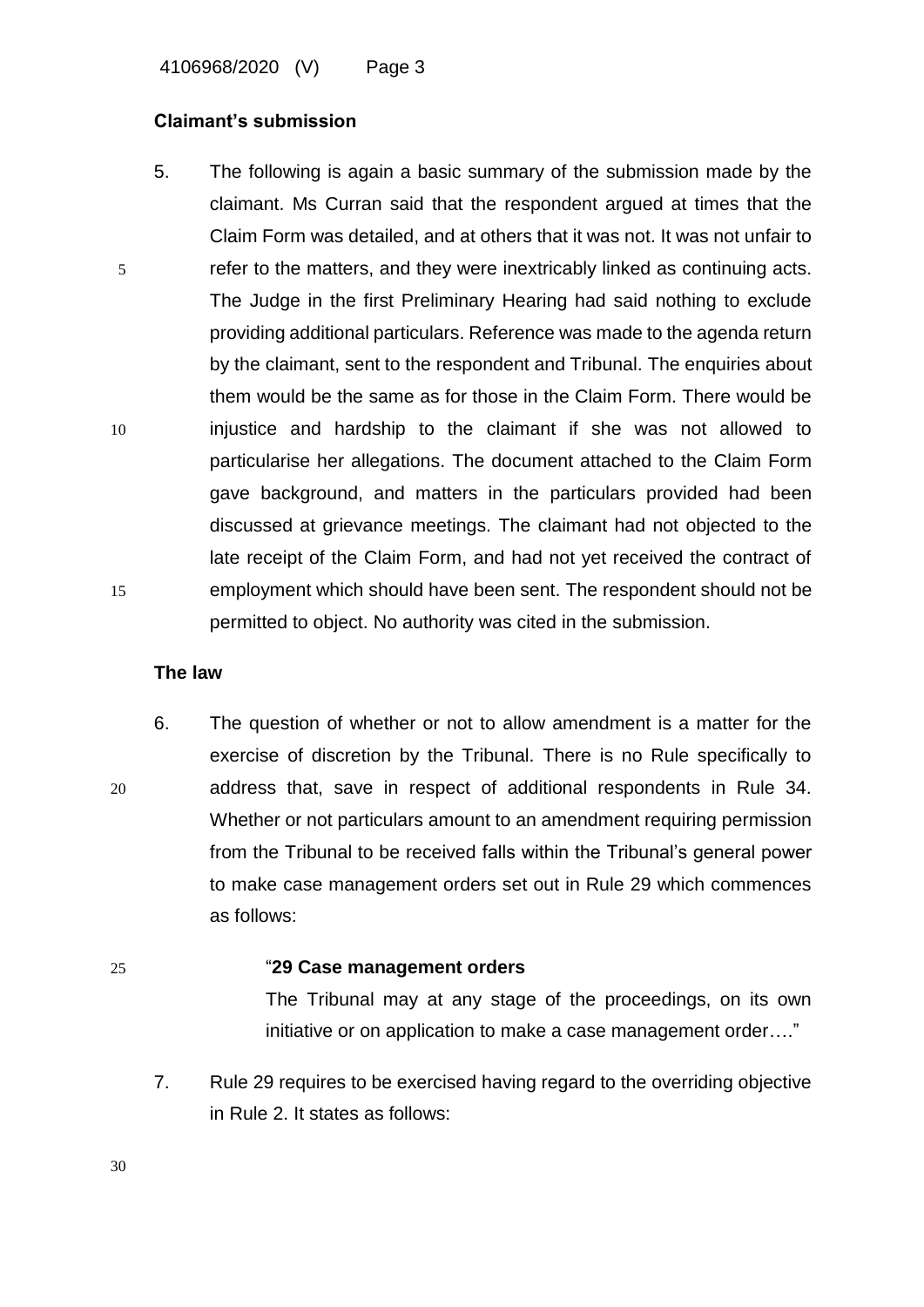## "**2 Overriding objective**

The overriding objective of these Rules is to enable Employment Tribunals to deal with cases fairly and justly. Dealing with a case fairly and justly includes, so far as practicable—

- 5 (a) ensuring that the parties are on an equal footing;
	- (b) dealing with cases in ways which are proportionate to the complexity and importance of the issues;
	- (c) avoiding unnecessary formality and seeking flexibility in the proceedings;
- 10 (d) avoiding delay, so far as compatible with proper consideration of the issues; and
	- (e) saving expense.

A Tribunal shall seek to give effect to the overriding objective in interpreting, or exercising any power given to it by, these Rules. 15 The parties and their representatives shall assist the Tribunal to further the overriding objective and in particular shall co-operate generally with each other and with the Tribunal."

8. Earlier iterations of the Tribunal Rules of Procedure did contain a specific rule on amendment, and the changes brought into effect by the current 20 Rules, found in Schedule 1 to the Employment Tribunals (Constitution and Rules of Procedure) Regulations 2013, require to be borne in mind when addressing earlier case law.

9. The nature of the exercise of discretion in amendment applications was discussed in the case of *Selkent Bus Company v Moore [1996] ICR 836*, 25 which was approved by the Court of Appeal in *Ali v Office for National*  **Statistics [2005] IRLR 201.** In that case the application to amend involved adding a new cause of action not pled in the original claim form. The claim originally was for unfair dismissal, that sought to be added by amendment was for trade union activities. The Tribunal granted the application but it 30 was refused on appeal to the EAT. The EAT stated the following:

> "Whenever the discretion to grant an amendment is invoked, the tribunal should take into account all the circumstances and should balance the injustice and hardship of allowing the amendment against the injustice and hardship of refusing it.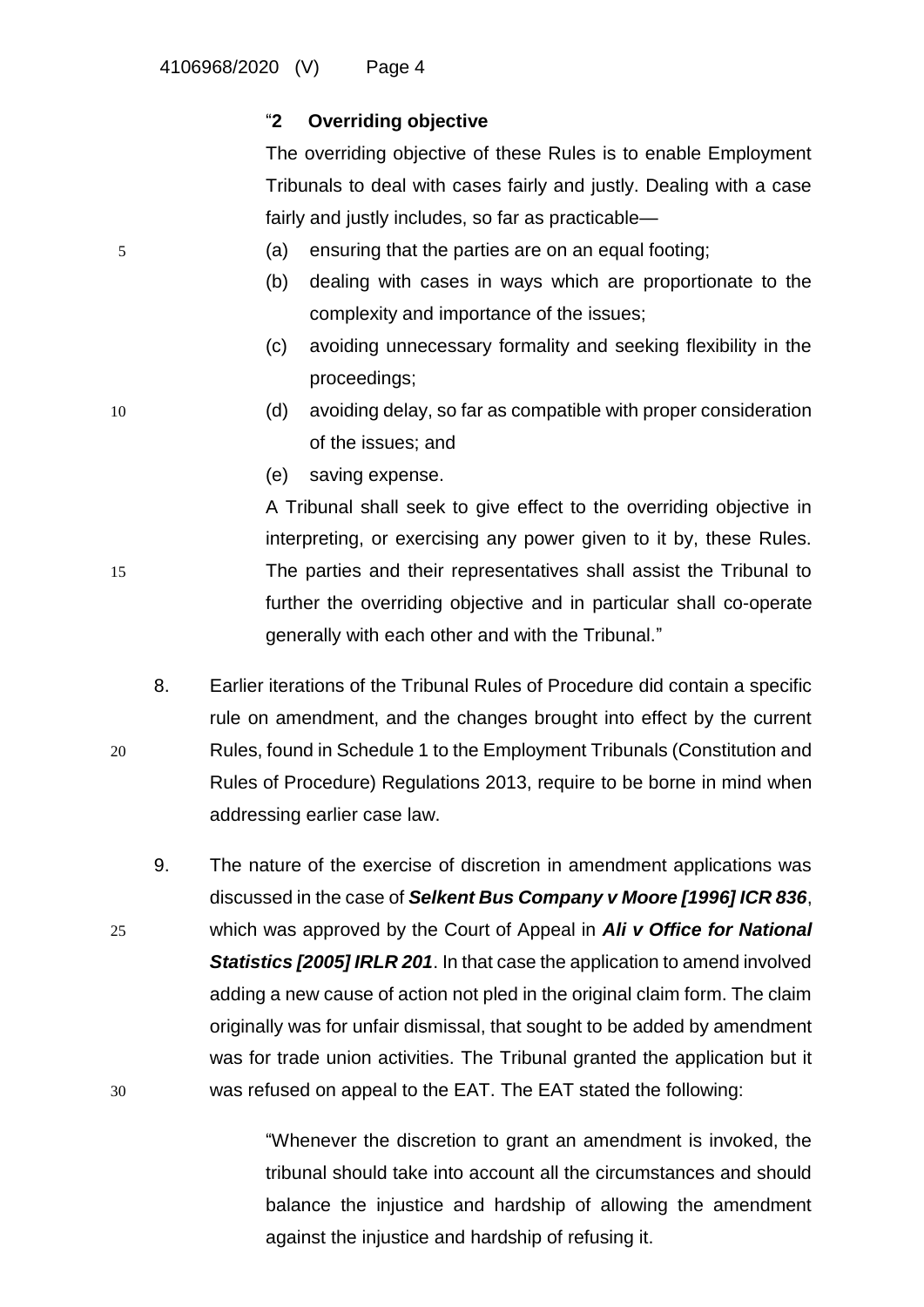What are the relevant circumstances? It is impossible and undesirable to attempt to list them exhaustively, but the following are certainly relevant;

### *"(a) The nature of the amendment*

5 Applications to amend are of many different kinds, ranging, on the one hand, from the correction of clerical and typing errors, the additions of factual details to existing allegations and the addition or substitution of other labels for facts already pleaded to, on the other hand, the making of entirely new factual allegations which 10 change the basis of the existing claim. The tribunal have to decide whether the amendment sought is one of the minor matters or is a substantial alteration pleading a new cause of action.

*(b) The applicability of time limits*

If a new complaint or cause of action is proposed to be added by 15 way of amendment, it is essential for the tribunal to consider whether that complaint is out of time and, if so, whether the time limit should be extended under the applicable statutory provisions, eg, in the case of unfair dismissal, s.67 of the 1978 Act.

*(c) The timing and manner of the application*

- 20 An application should not be refused solely because there has been a delay in making it. There are no time limits laid down in the Rules for the making of amendments. The amendments may be made at any time – before, at, even after the hearing of the case. Delay in making the application is, however, a discretionary factor. It is 25 relevant to consider why the application was not made earlier and why it is now being made: for example, the discovery of new facts or new information appearing from documents disclosed on discovery. Whenever taking any factors into account, the paramount considerations are the relative injustice and hardship 30 involved in refusing or granting an amendment. Questions of delay, as a result of adjournments, and additional costs, particularly if they are unlikely to be recovered by the successful party, are relevant in reaching a decision."
	- 10. In *Harvey on Industrial Relations and Employment Law* Division PI,

35 paragraph 311, it is noted that distinctions may be drawn between firstly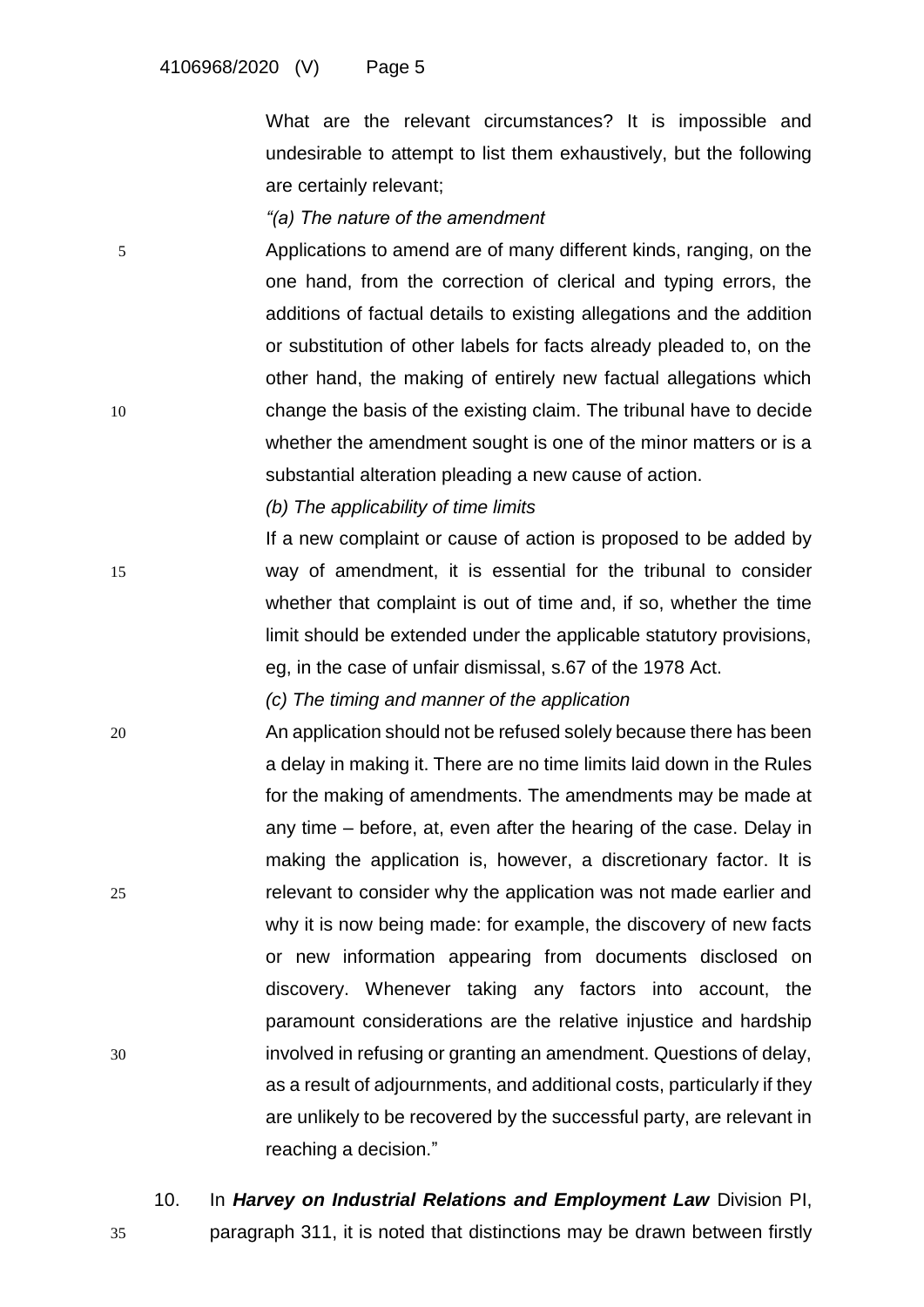cases in which the amendment application provides further detail of fact in respect of a case already pleaded, secondly those cases where the facts essentially remain as pleaded but the remedy or legal provision relied upon is sought to be changed, often called a change of label, and thirdly 5 those cases where there are both new issues of fact and of legal provision on which the remedy is sought, of which *Selkent* is an example.

- 11. The first two categories are noted as being those where amendment may more readily be allowed (although that depends on all the circumstances and there may be occasions where to allow amendment would not be 10 appropriate). *Pruzhanskaya v International Trade & Exhibitors (JV) Ltd UKEAT/0046/18* falls within the first category. The claimant had brought a claim for unfair dismissal in time and subsequently applied to amend his claim to include an allegation that he had been dismissed for making a protected disclosure. The employment tribunal had rejected this 15 application on the basis that it would entail the introduction of 'a substantial new issue which plainly is brought considerably out of time' and would cause prejudice to the respondent employer. An appeal was allowed on the basis that an application to amend an existing complaint of unfair dismissal to allege the new reason, which would be automatically unfair, 20 did not involve bringing a new complaint outside the time limit. For the claimant to amend his claim to include the argument that his dismissal was unfair automatically on that basis was not to bring a new claim as it 'is simply a form of unfair dismissal'.
- 12. The third category was noted to be more difficult for the applicant to 25 succeed with, as the amendment seeks to introduce a new claim which, if it had been taken by a separate Claim Form, would or might have been outwith the jurisdiction of the Tribunal as out of time.
- 13. The present case is in the first category. It seeks to add new matters of fact, as pleading, to a case already pleaded without adding any new cause 30 of action. These categories are not however strictly separated, and case law on amendment for other categories may provide helpful guidance. Ultimately, the decision on whether or not to allow an amendment is one for the exercise of discretion, having regard to all the circumstances but in particular to the hardship and injustice suffered by either party.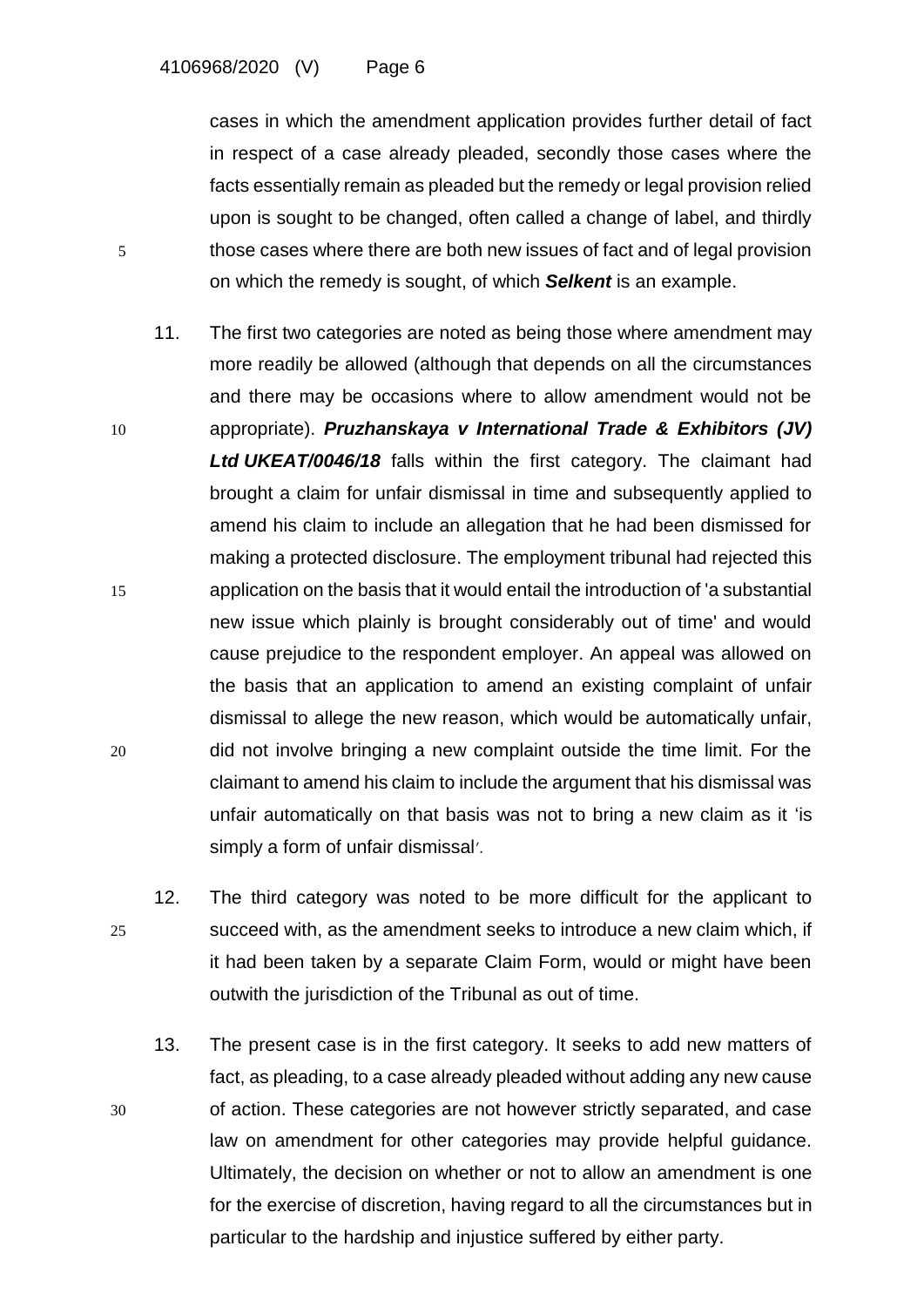4106968/2020 (V) Page 7

- 14. In *Abercrombie v Aga Rangemaster Ltd [2014] ICR 204* the Court of Appeal said this in relation to an amendment which arguably raises a new cause of action and therefore in the third category, suggesting that the Tribunal should
- 5 '' … focus not on questions of formal classification but on the extent to which the new pleading is likely to involve substantially different areas of inquiry than the old: the greater the difference between the factual and legal issues raised by the new claim and by the old, the less likely it is that it will be permitted.''
- 10 15. In order to determine whether the amendment amounts to a wholly new claim and in the third of the categories set out above it is necessary to examine the case as set out in the original Claim to see if it provides a 'causative link' with the proposed amendment (*Housing Corporation v*  **Bryant [1999] ICR 123**). In that case the claimant made no reference in 15 her original unfair dismissal claim to alleged victimisation, which was a claim she subsequently sought to make by way of amendment. The Court of Appeal rejected the amendment on the basis that the case as pleaded revealed no grounds for a claim of victimisation and it was not just and equitable to extend the time limit. It said that the proposed amendment
- 20 "was not a rectification or expansion of the original claim, but an entirely new claim brought well out of time".
	- 16. Section 123 of the Equality Act 2010 provides as follows in regard to time limits for discrimination claims such as those under sections 13 or 26 of that Act
- 

### 25 "**123 Time limits**

(1) [Subject to [sections 140A and [section] 140B],] proceedings on a complaint within section 120 may not be brought after the end of—

- (a) the period of 3 months starting with the date of the act to 30 which the complaint relates, or
	- (b) such other period as the employment tribunal thinks just and equitable.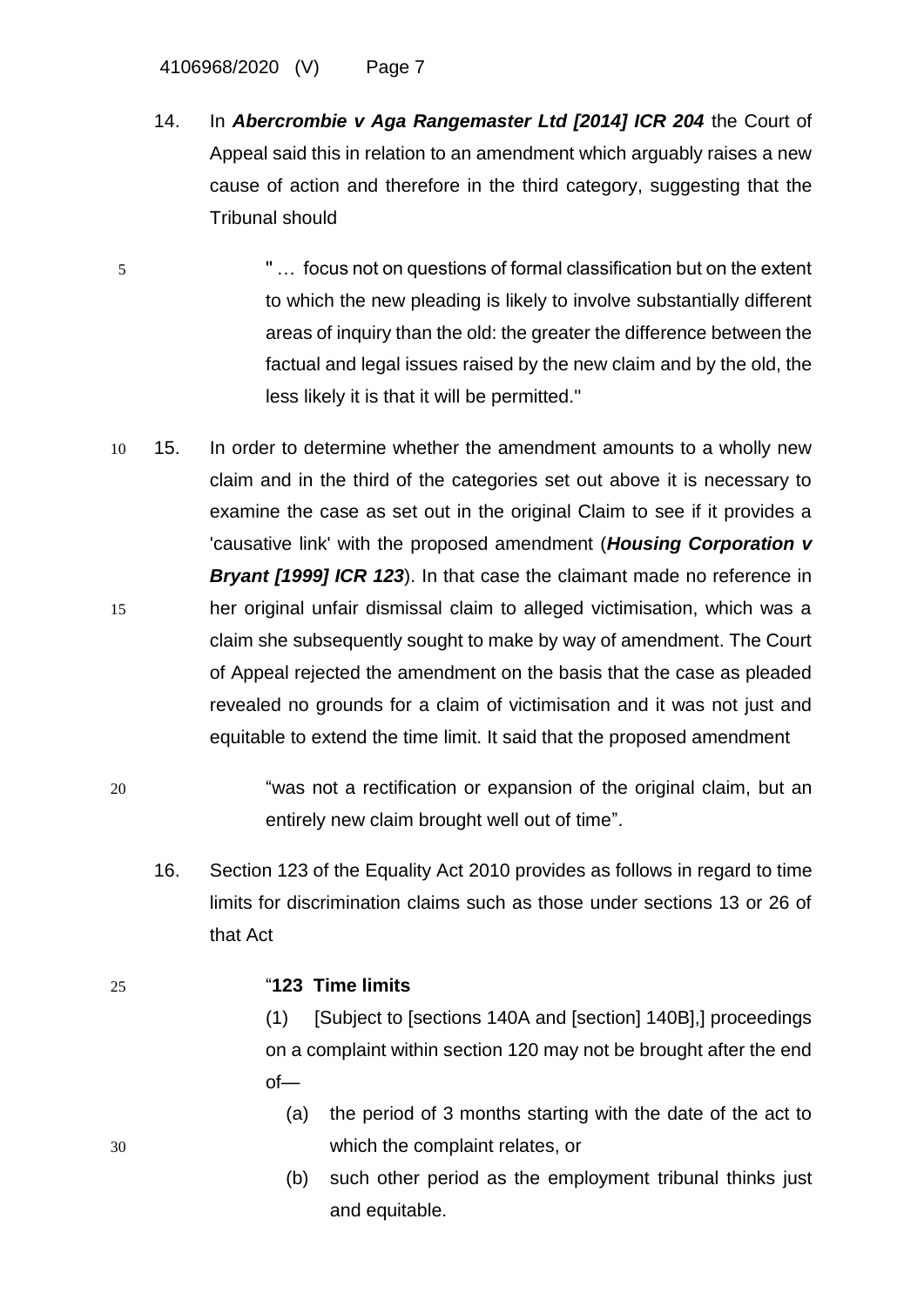(2) Proceedings may not be brought in reliance on section 121(1) after the end of—

- (a) the period of 6 months starting with the date of the act to which the proceedings relate, or
- 5 (b) such other period as the employment tribunal thinks just and equitable.
	- (3) For the purposes of this section—
		- (a) conduct extending over a period is to be treated as done at the end of the period;
- 10 (b) failure to do something is to be treated as occurring when the person in question decided on it.

(4) In the absence of evidence to the contrary, a person (P) is to be taken to decide on failure to do something—

- (a) when P does an act inconsistent with doing it, or
- 15 (b) if P does no inconsistent act, on the expiry of the period in which P might reasonably have been expected to do it."
- 17. This therefore provides that the Tribunal has jurisdiction under the 2010 Act if a claim is commenced within three months of the act complained of, but there are two qualifications to that, firstly where there are acts 20 extending over a period when the time limit is calculated from the end of that period, and secondly where it is just and equitable to allow the claim to proceed.
- 18. The assessment of what is just and equitable involves a broad enquiry with particular emphasis on the relative hardships that would be suffered 25 by the parties according to whether the amendment is allowed or refused.
- 19. The onus is on the claimant to persuade the tribunal that it is just and equitable to extend time, and the exercise of discretion is the exception rather than the rule (*Robertson v Bexley Community Centre [2003] IRLR 434*), confirmed in *Department of Constitutional Affairs v Jones*  30 *[2008] IRLR 128*
	- 20. No single factor, such as the reason for delay, is determinative and a Tribunal should still go on to consider any other potentially relevant factors such as the balance of convenience and the chance of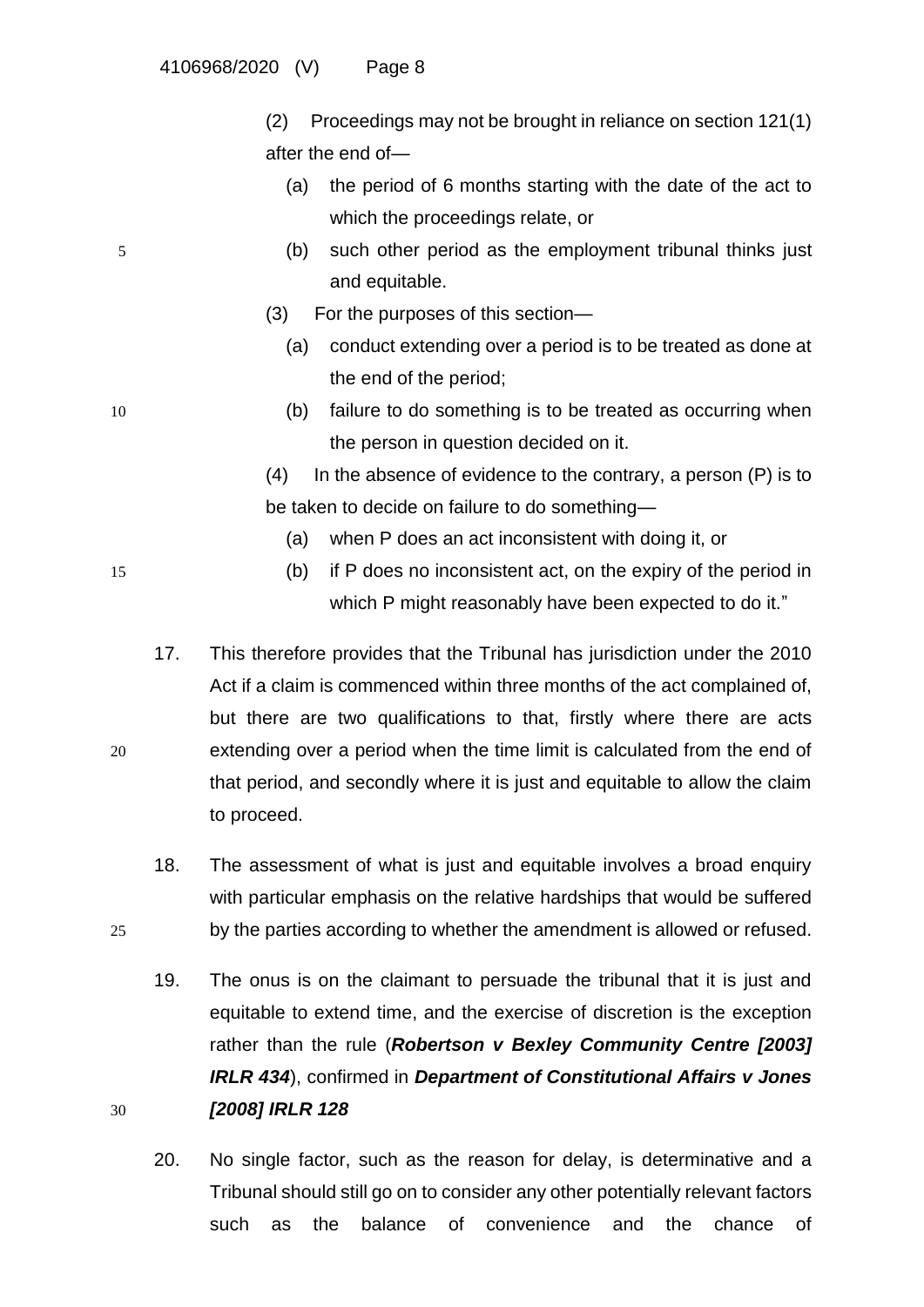# success: *Rathakrishnan v Pizza Express (Restaurants) Ltd [\[2016\]](https://www.lexisnexis.com/uk/legal/search/enhRunRemoteLink.do?linkInfo=F%23GB%23IRLR%23sel1%252016%25year%252016%25page%25278%25&A=0.12408321782491438&backKey=20_T151756285&service=citation&ersKey=23_T151756260&langcountry=GB) [IRLR](https://www.lexisnexis.com/uk/legal/search/enhRunRemoteLink.do?linkInfo=F%23GB%23IRLR%23sel1%252016%25year%252016%25page%25278%25&A=0.12408321782491438&backKey=20_T151756285&service=citation&ersKey=23_T151756260&langcountry=GB) 278*.

### **Discussion**

- 21. There is no formal Rule as to amendment, still less any formal 5 classification between a change to the pleadings which provides further particulars of a claim already pled, and one that falls to be considered as an amendment. I consider however that where there are new allegations of fact which are sought to be added by further particulars and that is disputed, as is the case in this claim, that does amount to an application 10 for an amendment.
- 22. The next issue is whether it was competent for the claimant to seek to add further facts beyond those in the Claim Form. The respondent argued that the first Preliminary Hearing sought clarity on what facts were relevant to which claims, rather than give the claimant an opportunity to add facts. 15 Whilst the Orders issued after that hearing are in the context of giving that clarity, based on what had been set out in the Claim Form, I do not consider that there was anything incompetent in the claimant seeking to add additional facts to her Claim when doing so. I consider therefore that there is no issue of competency that means that I cannot consider whether 20 to allow the amendment proposed. Whether or not to allow it is a matter for discretion.
	- 23. In exercising that discretion regard is had to the terms of the overriding objective, in particular the interests of justice. I take into account that the claimant is represented by a friend who is not legally qualified.
- 25 24. The matters referred to in *Selkent* provide anon-exhaustive structure to consideration of the dispute. The first is the nature of the amendment. The original pleading was in a narrative form, not easy to follow in places, such that it was not easy to determine what claims were made, and what facts were relied on for the claims. The claimant provided on 2 February 2021 30 further particulars of her claim. In doing so she did not exactly follow all aspects of the Order, but she did so as far as she could, given the constraints of a representative who was not legally qualified. I consider that what was provided substantially complied with the Order, and then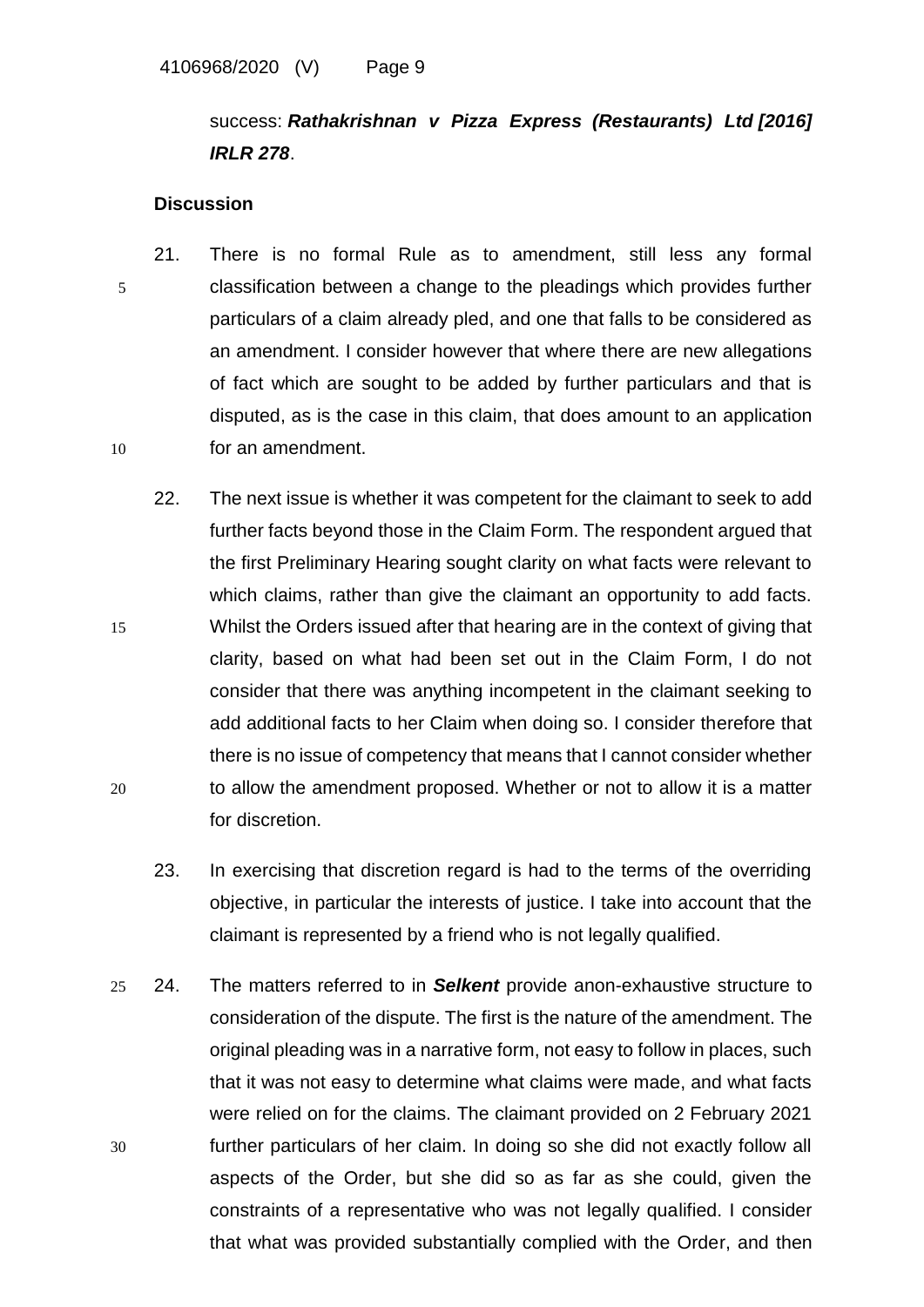went further than that by adding in some factual particulars which had not been specifically set out earlier. I note that the Claim Form had a reference to a paper apart which then had 24 paragraphs, which included reference to allegations of fact using phrases such as "for instance" and "such as". 5 These words indicate that the alleged events referred to were not exhaustive. To use the phrase in *Bryant* the further particulars expanded on those pleadings. They did so in the context of claims already pleaded, adding no new legal claims. There were in some instances new allegations, or averments to use the term from Scottish practice, but they 10 were very closely connected with the original allegations from the Claim Form. They would involve very substantially similar areas of enquiry, using the term in *Abercrombie.* The later authority of *Pruzhanskaya* involved the introduction by amendment of facts not pled originally, particularly in relation to protected disclosures, and doing so was allowed as it fell within 15 the overall cause of action of unfair dismissal, even where it was automatically so. The present case is more simple, remaining squarely within the framework of the causes of action originally pled in the Claim Form. Whilst formally there are not three categories of case as referred to above, the case law does indicate that expanding on facts originally pled 20 for a cause of action originally pled may generally lead to permission to amend being granted. These factors, and the three authorities referred to, in my judgment favour the granting of the application.

25. The second is time-limits, a point of particular relevance if adding a new cause of action, not present in this case. I do not consider that an issue of 25 timebar arises directly, as no new legal claim is made (a view supported in *Harvey* at paragraph 312, although the facts of the cases there referred to are different to the present case), but proceeding on the basis that such an issue does, or may, arise from pleading new facts there is an allegation that there was both harassment by Ms Russell, and direct discrimination 30 by the respondent, and in each case there is alleged to have been conduct extending over a period. Whether or not that was so is entirely dependent on the facts when found, but it is at least possible that there was conduct extending over a period for the purposes of section 123 of the Equality Act 2010, that that period ended within the statutory time limit extended by the 35 provisions as to early conciliation, and that the alleged facts are not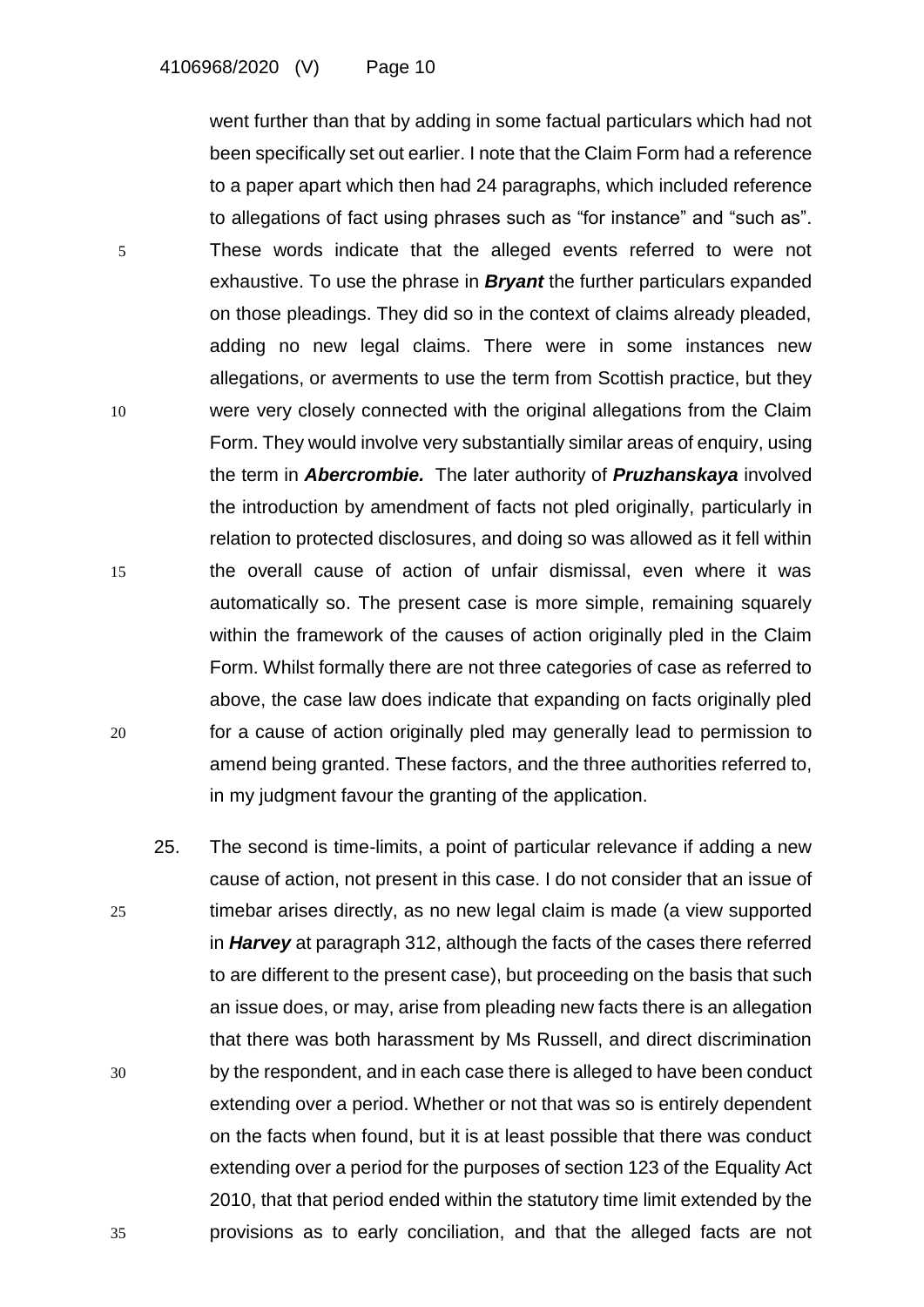therefore brought out of time. A decision on that can be made, if necessary, following the hearing of all evidence, reserving the issue of jurisdiction (*Galilee v Commissioner of Police of the Metropolis [\[2018\]](https://www.lexisnexis.com/uk/legal/search/enhRunRemoteLink.do?linkInfo=F%23GB%23ICR%23sel1%252018%25year%252018%25page%25634%25&A=0.5390955200825794&backKey=20_T189970384&service=citation&ersKey=23_T189959157&langcountry=GB) [ICR](https://www.lexisnexis.com/uk/legal/search/enhRunRemoteLink.do?linkInfo=F%23GB%23ICR%23sel1%252018%25year%252018%25page%25634%25&A=0.5390955200825794&backKey=20_T189970384&service=citation&ersKey=23_T189959157&langcountry=GB) 634* **).** Separately, there is the issue of whether it would be just and 5 equitable to allow the matters to be raised under that section, and in all the circumstances I am satisfied that there is a strong argument that it is. The issues are very closely related to the matters alluded to or mentioned specifically in the Claim Form. The issue of hardship I address below, and substantially favours the claimant. The absence of a substantial issue over 10 time-limits means that this is not a factor that favours refusing the application.

- 26. The third is in relation to the timing and manner of the application. It was made relatively early in the process, with dates for a Final Hearing not yet fixed, but likely to be for the late summer at the earliest, and that remains 15 the position at the time of this Judgment. Whilst the Orders from the Preliminary Hearing did focus on seeking clarity from the original set of pleadings in the Claim Form, for the reasons I have found that did not prevent the claimant from seeking to add additional detail, and it was not incompetent to have done so. As already stated her representative is not 20 legally qualified. That also favours the granting of the application in my judgment.
- 27. Two other matters require consideration. The first is that the claimant argued that the issues she sought to particularise had been mentioned in the agenda return she sent, and earlier in grievance hearings. These are 25 not documents which contain pleadings, but in considering the matter in the exercise of discretion if (and I have not seen the documentation) a matter was referred to in a grievance hearing, and that grievance itself referred to in the Claim Form, a causal link between them may exist. I have not however been able to ascertain that in the absence of sight of the 30 documents such as grievance letters or emails, notes of hearings, and decision letters or emails.
	- 28. The second is that I consider that the degree of hardship and injustice to the respondent by the addition of such allegations not set out in the Claim Form but falling within the overall ambit of the causes of action originally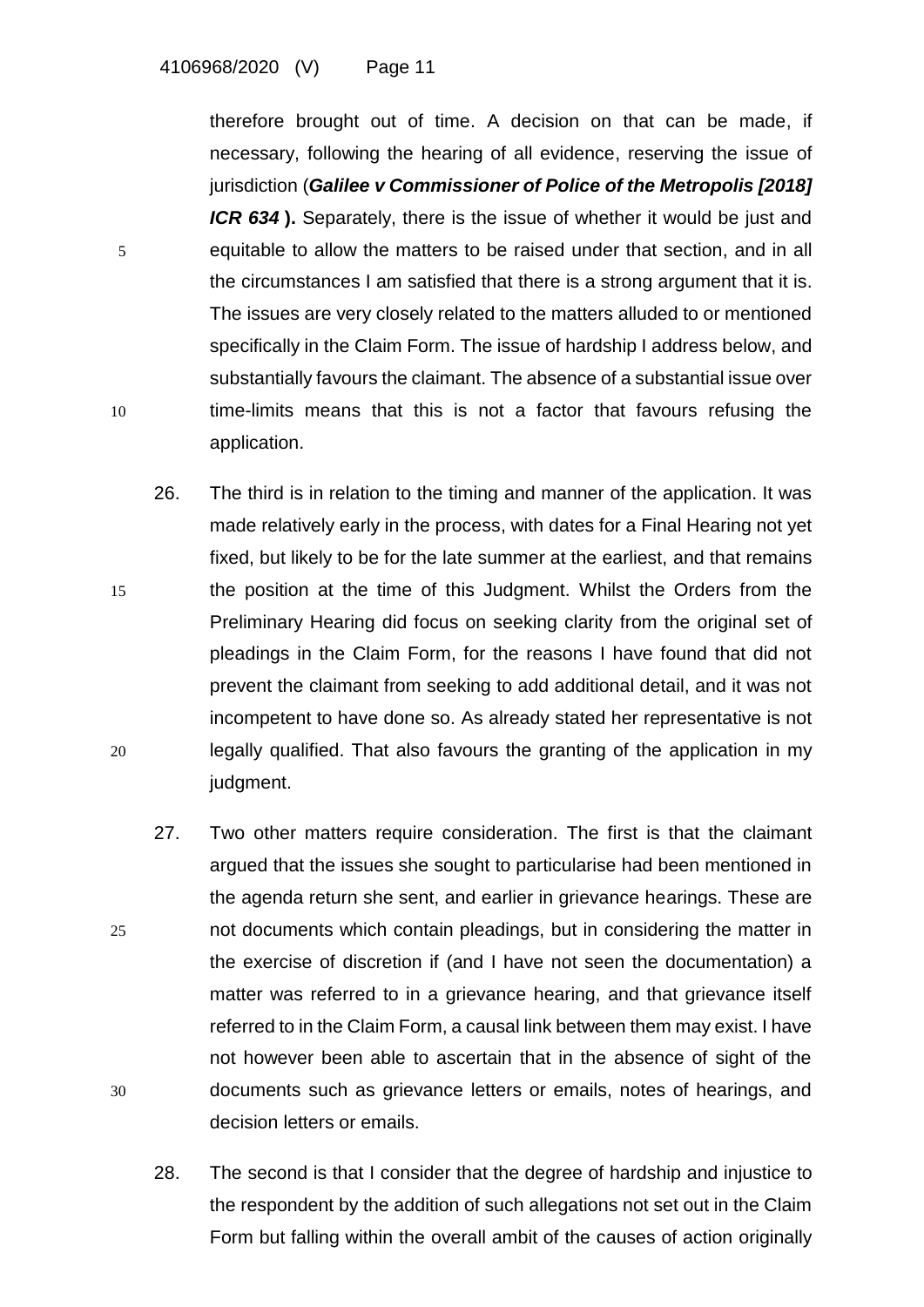pled is limited, and substantially outweighed by the hardship and injustice that there would be to the claimant of refusing her permission to rely on the matters she seeks to.

- 29. It is true, as the respondent submitted, that further allegations will require 5 additional investigation. Further investigation of some kind may in any event be required as the respondent accepts that some of the further particulars do arise from the original pleadings. It is also true that in some of them the connection with an allegation made against the respondent is not direct, or it may relate more to the views or perception of the claimant, 10 but particularly in the claim as to harassment it is not possible at this stage to say that they are not potentially relevant, for example to the issue of an environment under section 26(1)(b)(ii) of the Equality Act 2010, if held to have occurred as the claimant alleges. The extent of enquiry required by the further particulars however is not likely to be unduly burdensome, it 15 covers periods of time referred to in the Claim Form, and is likely to involve speaking to the same witnesses. The hardship and injustice on the respondent is therefore in my judgment limited.
- 30. If the amendment were to be refused I consider that the hardship on the claimant would be greater. In the claims of direct discrimination and 20 harassment the claimant should be entitled to refer to those facts she considers relevant, and making decisions on those primary facts may be relevant both to whether or not the burden of proof shifts to the respondent in any respect, and as to the drawing (or not) of inferences from primary facts. Allowing the Tribunal to hear all the evidence a party wishes to refer 25 to will assist it in reaching its decision at the Final Hearing. It is in the interests of justice to hear all relevant evidence before making a decision on issues such as whether an act was because of the claimant's gender reassignment for the purposes of claims under sections 13 or 26 of the Act, and whether what occurred created an environment that falls within 30 the provision referred to above.
	- 31. Taking all of these matters into account, I consider that it is in accordance with the overriding objective to allow the particulars to be received as an amendment to the Claim Form.